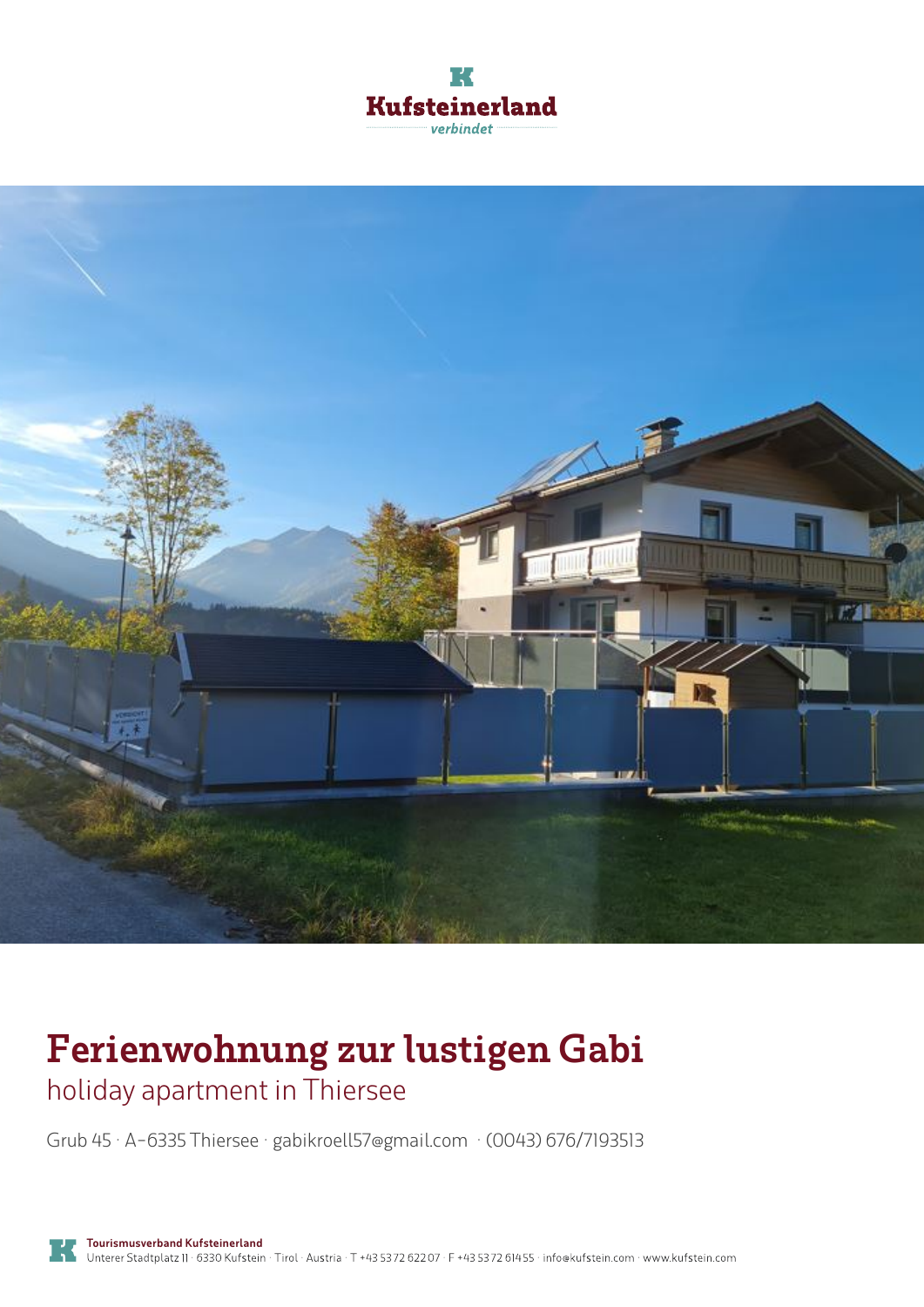

## **Ferienwohnung zur lustigen Gabi** holiday apartment in Thiersee

The holiday flat zur lustigen Gabi in Thiersee is located in a quiet area, right next to the forest, about 800 metres from Hinterthiersee'r village centre. In summer, you can explore the beautiful nature and hike up the mountains directly from our house. If you want to go <sup>a</sup> little further afield, the bus stop "Hinterthiersee Grub" is in the immediate vicinity. In winter, the Tirolina ski lift in Hinterthiersee is also only a 2-minute drive away. For a fee, 2 e-bikes are available for rent. Our 5...



#### Facilities

on the hiking path · near the forest · quiet location